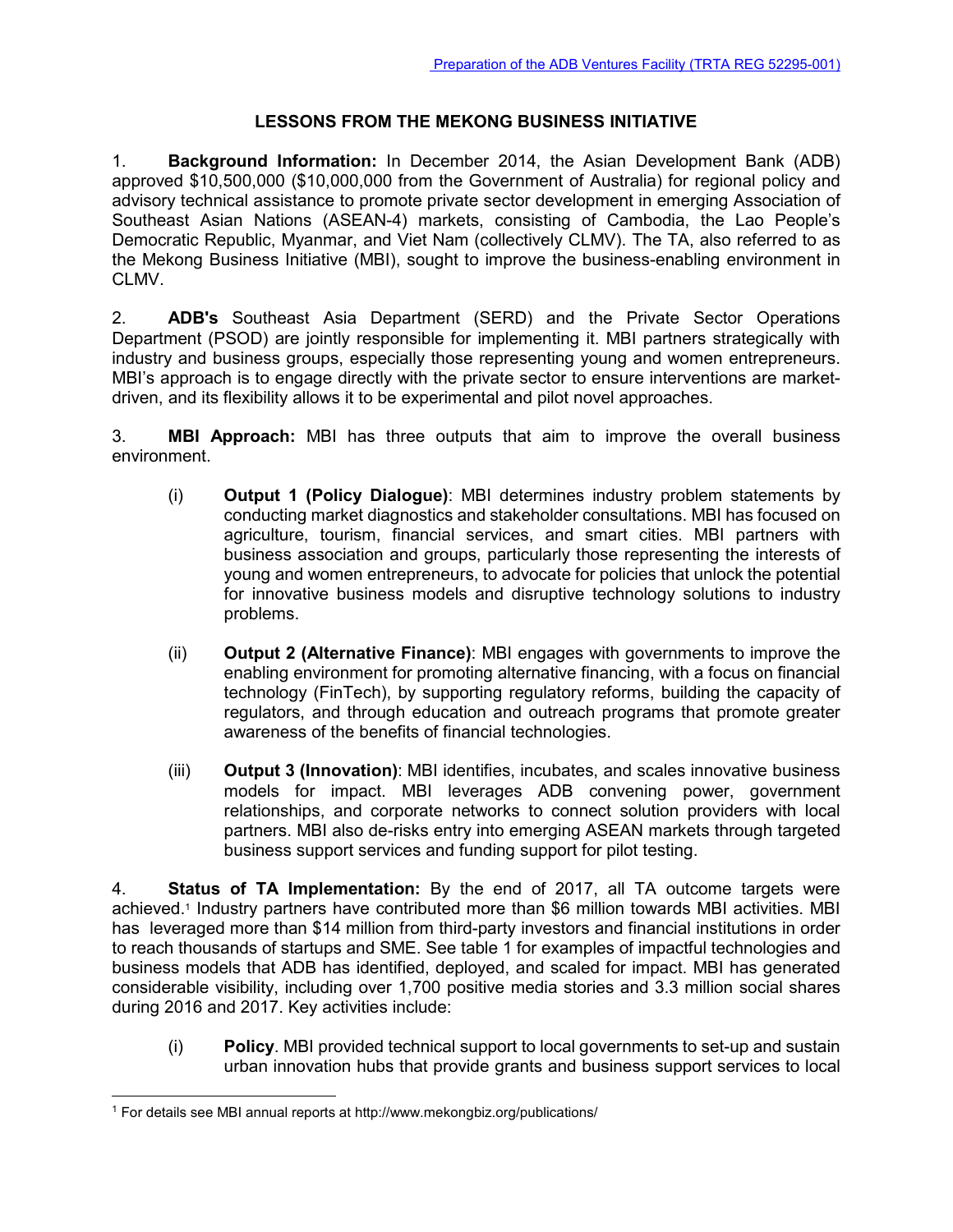startups.<sup>2</sup> MBI also partnered with business associations and groups to create five public-private dialogue platforms that influenced 16 business regulations and policies relating to SME and startup support, innovation, and alternative finance.

- (ii) **Alternative Financing**. MBI partnered with financial institutions and entrepreneurs to pilot six alternative financing business models including agricultural value chain financing products and financial technology solutions. These solutions mobilized more than \$9 million for SMEs and farmers. MBI also leveraged ADB operations including a \$100 million SME credit line to a commercial bank that helped scale one of the solutions.<sup>3</sup>
- (iii) **Innovation**. MBI successfully partnered with both the private and public sectors to operate 10 entrepreneurship and innovation support programs. These include industry accelerator programs for agricultural technology (Agritech), travel tech, FinTech, and technology solutions for urban development and climate change.<sup>4</sup> The programs attracted nearly one thousand applicants and successfully accelerated nearly 50 technology companies as measured by investment raised and new corporate partnerships developed. They culminated in high profile technology showcase events at the GMS Summit of Leaders, the GMS Agriculture Ministers' Meeting, and the Mekong Tourism Forum.
- (iv) **Gender**. MBI launched the Women's Initiative for Startup and Entrepreneurship (WISE) program to encourage more female participation across MBI innovation activities. MBI has also formed coalitions of women-owned business groups to ensure the views of women-owned businesses are adequately reflected in publicprivate dialogue.

5. **Key Lessons:** An independent midterm evaluation (IMTE) found the TA to be highly relevant and noted that the MBI modality and resourcing were appropriate, efficient and effective.<sup>5</sup> The evaluation concluded that it was too early to deem MBI activities sustainable but highlighted that MBI's approach of partnering with the private sector and capacity-building regional and national institutions boded well for sustainability. The evaluation also highlighted the need to evolve MBI's design and monitoring framework to collect more detailed, impact-oriented indicators, with gender disaggregation to better assess the impact and additionality of the interventions. Key lessons relevant to the proposed ADB Ventures Facility included:

- (i) **A country-specific approach** should be taken that builds on existing innovation ecosystems. Given the significant variation in innovation ecosystem development across emerging ASEAN countries, the MBI should tailor its approach to the unique challenges of each country.
- (ii) **Involve industry and end-users** upfront to ensure 'demand pull' for technology solutions. The MBI's market access programs under output 3 could be further enhanced by systematically involving industry up front in the design of the programs. MBI could consider setting up industry advisory boards to advise on key industry problems.

 $\overline{a}$ <sup>2</sup> The Saigon Innovation Hub in Ho Chi Minh City, and the Da Nang Business Incubator in Da Nang.

<sup>3</sup> ADB. 2017. *Senior Loan, An Binh Commercial Joint Stock Bank, Expanding Micro, Small, and Medium Enterprise Lending Project (Viet Nam)*. Manila.

<sup>4</sup> https://match.mekongbiz.org/; http://mist.asia/; https://fintech.mekongbiz.org/; https://www.smartcityvn.com/.

<sup>5</sup> www.mekongbiz.org//mbi-midterm-evaluation/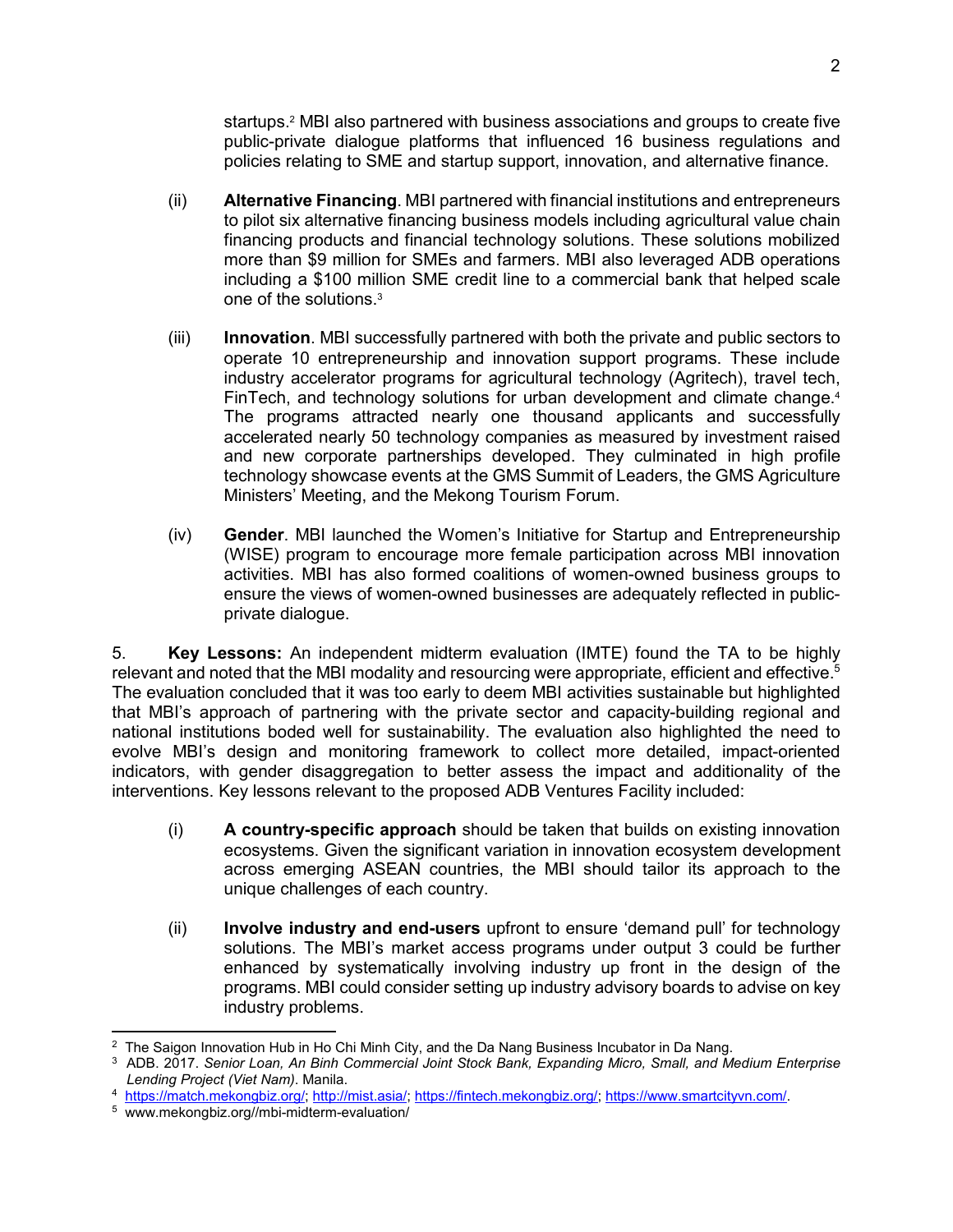(iii) **Leverage ADB's convening power** among existing government and corporate networks to help deploy and scale solutions. ADB has extensive networks through past and on-going operations that MBI should tap during design and implementation.